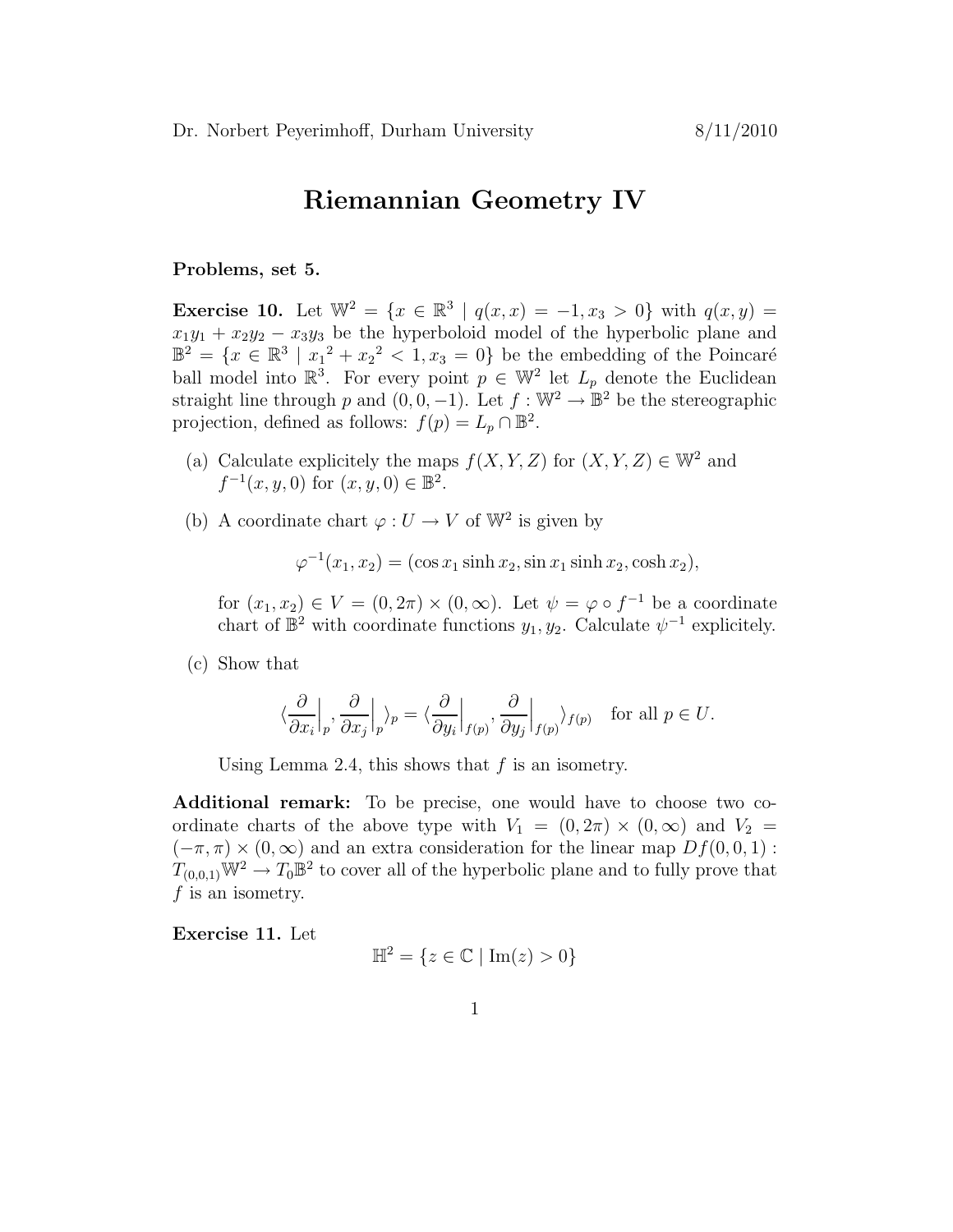be the upper half plane model of the hyperbolic plane. The group  $SL(2,\mathbb{R}) =$  ${A \in M(2,\mathbb{R}) \mid \det A = 1}$  acts on  $\mathbb{H}^2$  in the following way: Let  $A =$  $\begin{pmatrix} a & b \\ c & d \end{pmatrix} \in SL(2, \mathbb{R})$ . Then

$$
f_A: \mathbb{H}^2 \to \mathbb{H}^2
$$
,  $f_A(z) = \frac{az+b}{cz+d}$ .

(a) Show that the maps  $f_A : \mathbb{H}^2 \to \mathbb{H}^2$  are isometries of the upper half plane model. Hint: First prove

$$
\operatorname{Im}(f_A(z)) = \frac{\operatorname{Im}(z)}{|cz+d|^2}.
$$

- (b) Show that  $\{f_A(i) \mid A \in SL(2,\mathbb{R})\} = \mathbb{H}^2$ . **Hint:** Calculate  $f_A(z)$  for  $A =$  $\int y^{1/2} = 0$ 0  $y^{-1/2}$  $\setminus$ and for  $A =$  $\begin{pmatrix} 1 & x \\ 0 & 1 \end{pmatrix}$ .
- (c) Show that  $\{A \in SL(2, \mathbb{R}) \mid f_A(i) = i\} = SO(2)$ .

Exercise 12. An almost global coordinate chart of the torus of revolution  $T^2 \subset \mathbb{R}^3$  is given by  $\varphi: U \to V = (0, 2\pi) \times (0, 2\pi) \subset \mathbb{R}^2$ ,

$$
\varphi^{-1}(x_1, x_2) = ((R + r \cos x_1) \cos x_2, (R + r \cos x_1) \sin x_2, r \sin x_1),
$$

with  $r > 0$  and  $R > r$ . Explain the precise geometric shape which is rotated around the vertical axis in  $\mathbb{R}^3$  in order to obtain  $T^2$ . Show that

$$
vol(T^2) = (2\pi r)(2\pi R) = 4\pi^2 rR.
$$

Exercise 13. We derive the formula

$$
vol(\Delta P_1 P_2 P_3) = \pi - \alpha - \beta
$$

for a triangle  $\Delta P_1 P_2 P_3$  in the upper half space model  $\mathbb{H}^2$  with an ideal vertex  $P_3$  and interior angles  $\alpha, \beta$ . Look at the following picture and denote the "ideal" point at infinity by  $P_3$ .